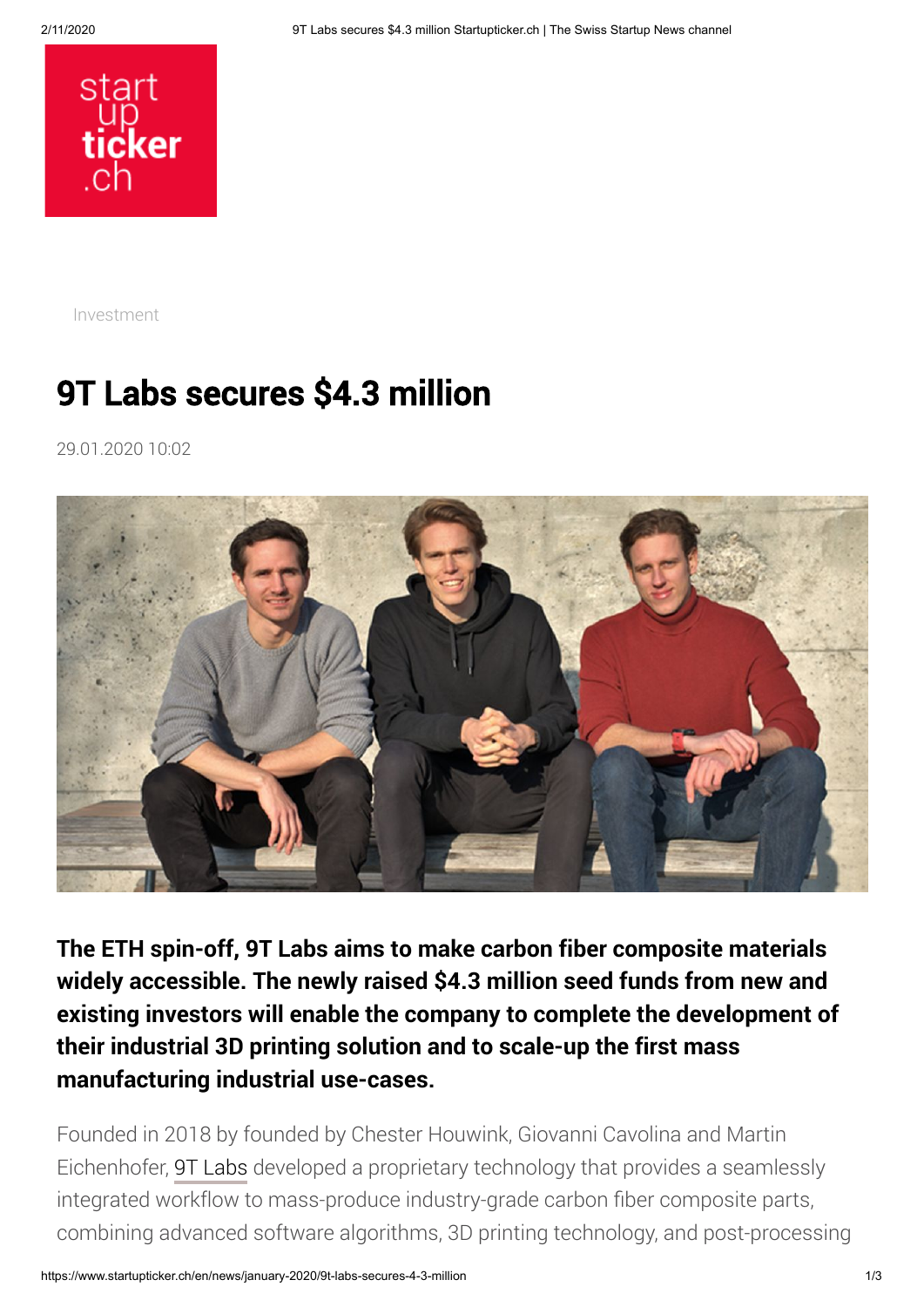in one solution. The technology eases the use of this performance material, driving down lead times and production cost to accelerate the growth of this established \$ 80 billion industry.

To achieve its ambition is of making carbon fiber composite materials as accessible as ordinary metal materials, 9T Labs has secured a \$ 4.3 million seed round from existing investors around [Wingman Ventures](https://www.wingman.ch/) and new contributions from [Investiere](https://www.investiere.ch/) and the [Technology Fund.](https://www.technologyfund.ch/) Furthermore, 9T Labs is also supported by the [ESA BIC](https://www.esabic.ch/) program.

As part of the financing round, two experienced industry veterans join the board of directors; Andreas Wuellner and Bertrand Humel van der Lee. The two bring over 40 years of experience in fiber composite processing and manufacturing. Until the end of 2019, Andreas led the composites business of [SGL Carbon,](https://www.sglcarbon.com/en/) one of the leading global suppliers of advanced fiber composite solutions. Humel van der Lee, on the other hand, is an expert in sales, services and marketing related topics who was until recently chief customer operations officer and managing director at [EOS,](https://www.eos.info/en) the world's leading Additive Manufacturing company.

"In contrast to plastic and metal 3D printing companies, which compete with the existing and established automated CNC manufacturing solutions, 9T Labs enters a market which has not yet seen standardized automation and software solutions for mass manufacturing, providing a huge market potential", explains Humel van der Lee.

(Press release/RAN) Photo, L-R: Martin Eichenhofer, Chester Houwink, Giovanni Cavolina.

**Comments**

**–**

Please [login](https://www.startupticker.ch/en/login) or [sign up](https://www.startupticker.ch/en/profile) to comment.

[Commenting guidelines](https://www.startupticker.ch/en/commenting-guidelines)

Enter your comment.